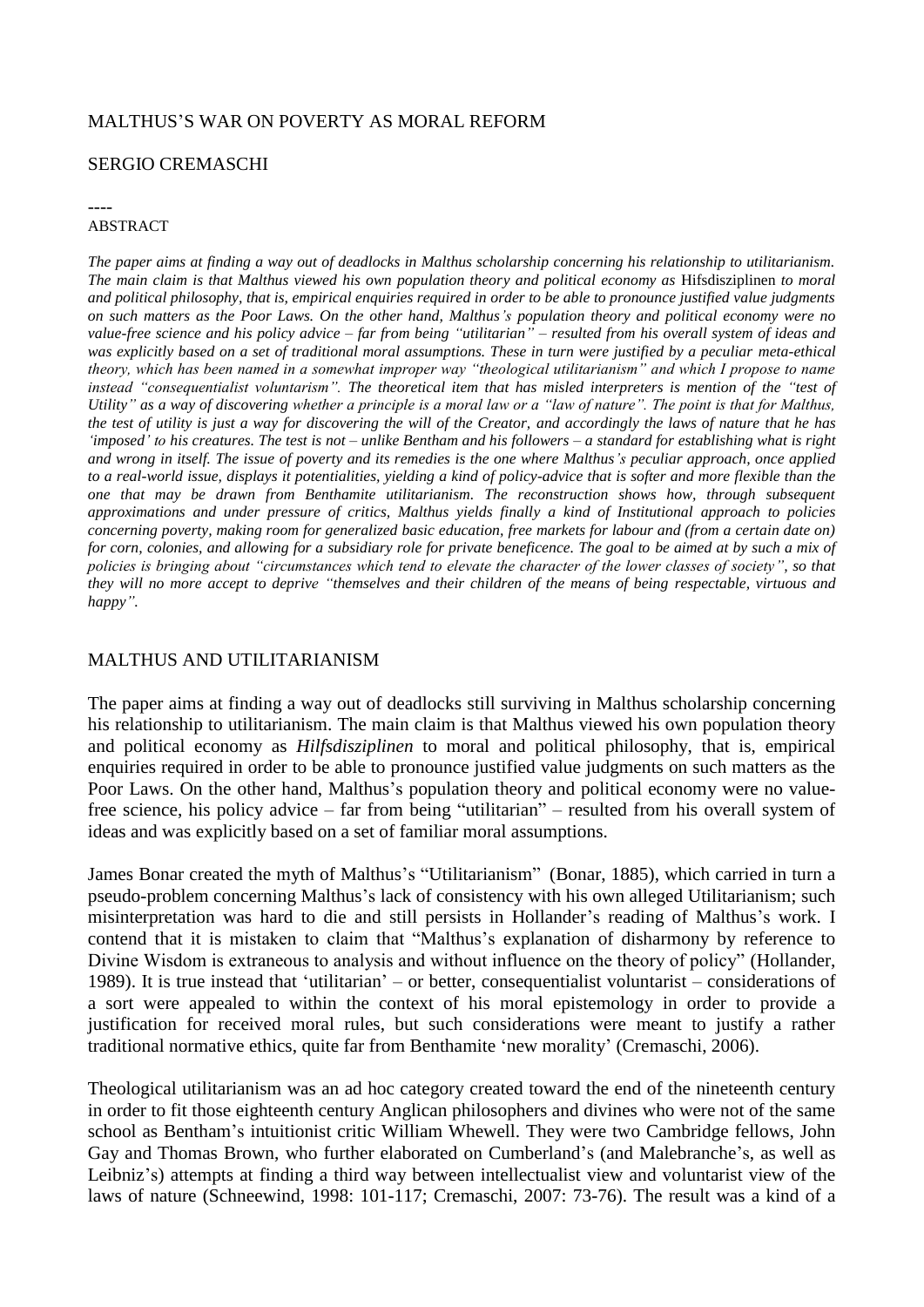rational-choice account of the origins of natural laws, where a law-giver God chooses among a number of possible sets of laws on the basis of a maximizing criterion, and God's *maximandum* is happiness for his creatures. Such a solution aimed at solving at once the problem of evil and that of the foundation of moral obligation by proving how God's choice was justified as far as it was the only one minimising the amount of suffering in the world (Cremaschi, 2008). William Paley, the most known Anglican divine in Malthus's time, was precisely a follower of Gay and Brown. As such, he was no utilitarian, and his moral theory, although based on the abovementioned divine rational-choice procedure, as far as normative contents are involved, is of a rather traditional Ciceronian Christian kind (Paley, 1785).

Malthus was not a follower of Paley, indeed he attacked him vehemently on a few points, but he was rooted in same Cambridge consequentialist-voluntarist tradition and was convinced accordingly that, on the one hand, the will of God is the source of the moral law but, on the other, nature is the source of our knowledge of God's will. The function of the "test of Utility" is that of a way for discovering God's will, and accordingly the laws of nature, which God has imposed on his Creation, are its positive content. Our principal duties turn out to be, first, strict attention to the consequences carried by the satisfaction of our passions, second, regulation of our conduct conformably to such consequences. It may be useful to mention a number of peculiar claims by Malthus:

a) the Golden Rule, an idea taken from Butler and not easily compatible with utilitarianism, as a key-element of morality, useful as a practical criterion, and carrying as an implication (at least in principle) the ideal of equality (Malthus, 1997-2004, 2: 4);

b) the function of general rules; firstly, they are necessary to any kind of "moral government" (since two actions of the same kind need to be treated in the same way); secondly, they are required in order to define virtue and vice starting with consequentialist considerations but without making virtue and vice variable; vice is defined as "*that class of actions, the general tendency of which is to produce misery*" (Malthus, 1803*,* 1: 19); since "the gratification of all our passions in its immediate effect is happiness, not misery; and in individual instances even the remote consequences (at least *in this life*) come under the same denomination" (19), a number of "individual actions therefore cannot come under the head of misery; but they are still evidently vicious, because an action is so denominated, the general tendency of which is to produce misery, whatever may be its individual effects"  $(19)$ ;

c) the function of the test of Utility as a way of discovering the will of God, and accordingly the laws of nature, which he has imposed on this Creation, in their positive contents; and the circumstance that our principal duties turn out to be, first, strict attention to the consequences carried by the satisfaction of our passions, second, regulation of our conduct conformably to such consequences; it is worth stressing that the test of utility is a test for *detecting* whether a maxim is a law of nature, not a standard for *establishing* what is right and wrong or, in other words, that it is a *clue* for detecting the *will of God* (who has established in his full right – being omnipotent – but not arbitrarily – being benevolent and omniscient – what is right and what is wrong) (19).

## VIRTUE ETHICS WITHIN THE FRAMEWORK OF CONSEQUENTIALIST VOLUNTARISM

While Malthus's metaethics was a kind of "consequentialist voluntarism", this does not imply that his normative ethics was utilitarians. It was instead a kind of virtue ethics. Malthus's normative ethics focuses on two main "natural" virtues, namely, *benevolence* and *chastity*. In a social, even though pre-political, state such as that of men living without government and law, there would be at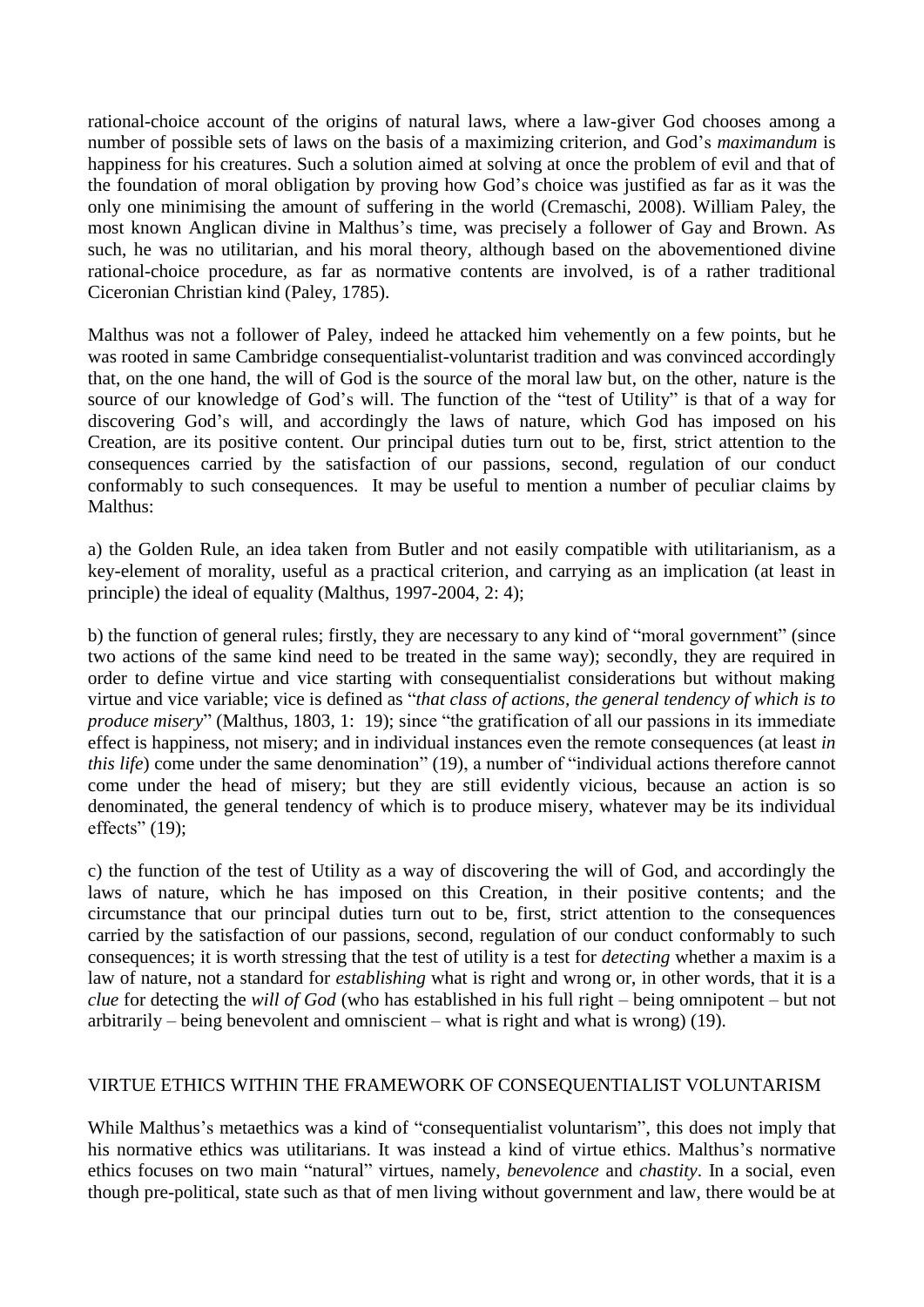least a few, albeit rather loosely defined duties, those of helping one's neighbour and of forming a stable attachment to a person of the other sex. For men living in such a state, experience would be enough to teach that these are laws of nature, since men living in such conditions might easily notice the nefarious consequences of acting according to opposite lines. There is a second group of virtues: artificial virtues. These come into being as soon as the transition to the political state is accomplished. Virtues such as *love for equality* and *love for liberty* belong to this second kind. Special place is granted to a fifth virtue, Prudence, which governs both the individual quest for happiness and the collective quest for the public good. This special virtue also provides an invisible link between the private and the public domains, in so far as it contributes in combining self-love with promotion of "the general happiness" (2: 214). In fact, all "the greatest improvements" are effected thanks to an effort by each individual in pursuing his own "interest and happiness" (105).

Between 1804 and 1830, a friendly controversy developed between Malthus and Evangelical divines such as Thomas Gisborne, John Bird Sumner, and Thomas Chalmers (Unus, 1805; Sumner, 1816; Chalmers, 1833; 1821-1826; cf. Waterman, 1991). Controversies – as a promising research program launched by Marcelo Dascal has begun to highlight – have a number or recurrent noteworthy aspects (Dascal, 1998; Cremaschi and Dascal, 1998). Also the controversy between Malthus and the Evangelicals shares s number of interesting aspects with other controversies in science, philosophy, politics, and theology. One is a subdivision of conflicting parties into a multiform spectrum; another is a holistic, and sometimes opportunistic, use of arguments and reasons in order to favour one overall view, such as the Tory-humanitarian, the populistevangelical, the middle-class Whig and, later on, the middle-class Reformer and Radical view; the third is that the "closure" of the controversy is marked by a step-by-step revision of Malthus's theory in following editions of the *Essay*, undertaken as a means of incorporating his opponents' reasons into his own argument. This amicable controversy with Evangelical fellow-travellers yielded several important changes in the 1806, 1807, 1817, and 1826 editions of the second *Essay*. These consist in a different formulation of Malthus's ethical theory, adoption of *moral improvement* instead of *happiness* as the variable to be maximised in theodicy, in the adoption of generalized education as the main weapon in the war on poverty.

A few unintended effects of the controversy were:

a) elaboration by Sumner and Chalmers of a theological system incorporating the principle of population and making it compatible with both Anglican or Presbyterian orthodoxy and pro-Poor policies and adoption by Malthus himself of such developments;

b) a shift by Malthus towards a more explicitly positive-theological view, marked by adoption of a more markedly voluntarist view of natural laws, which contradicts Hollander's claims of Malthus's evolution towards a more secular kind of utilitarianism;

c) design of more detailed 'Institutional' approach to a reform of Poor Laws that would have possibly provided an alternative to the disastrous experiment in social engineering that was in fact carried out after Malthus's death.

# APPLIED ETHICS: SEXUAL MORALITY

The most *basic*, albeit not the most important, issue in applied ethics is the issue of sexuality. He points at chastity as an overarching virtue, describes the joys of "virtuous love" (90) as the prize for such virtue, defines marital fidelity as a specification of chastity in the given social conditions, and the duty of marrying only at a time when one is ready to carry the burden of six children as imposed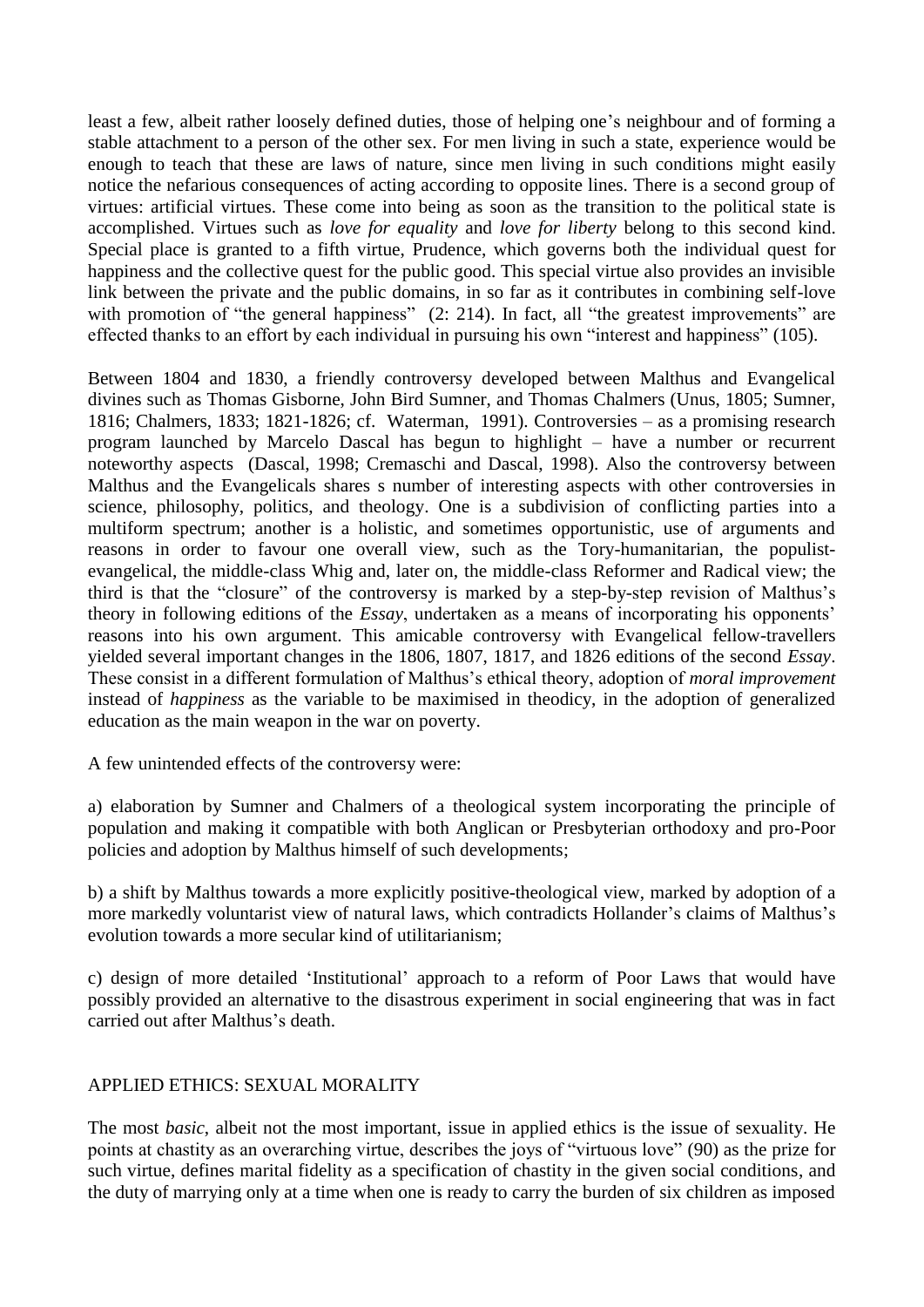by prudence and enjoined by a "law of nature" which we can detect through observation of the order of creation.

How did sex turn out so important? The most urgent problem of Malthus's time was, as illustrated above, poverty, and this was the central issue in the first *Essay*. The main difference between the 1798 and the 1803 outlook is the role that prudence may play in making a tolerable individual existence and a decent society possible. This implies that the problem of theodicy may be settled now not exclusively by taking an after-life into account but both in an inner-worldly and in an other-worldly perspective. Vice, Misery, and the Prudential Restraint were already mentioned on one occasion in the first *Essay* as the three factors contrasting the population principle. The third element, yet, was declared irrelevant in accounting for past history and was declared to be unviable on "technical" reasons in designing our future, and reduced eventually, on moral reasons, to the first of the three factors, that is, vice. Malthus at this stage seems to believe that, "among plants and animals" the effects of the "imperious and all-pervading law of nature of necessity" are "waste of seed, sickness, and premature death, among mankind, misery and vice" (Malthus, 1798: 9). The former, misery, is an absolutely necessary consequence of the law of nature. Vice is a highly probable consequence, and "we therefore see it abundantly prevail; but it ought not, perhaps, to be called an *absolutely necessary* consequence" (9; italics added). The prudential check to population growth "almost necessarily, though *not absolutely* so, produces vice" (14; italics added). This check consists in the action of reason, which interrupts the effects of a powerful instinct that would urge man to pursue the dictate of nature in an early attachment to one woman.

The clause "*not absolutely* so" seems to hint at the possibility of "moral restraint", which accordingly would have been envisaged by Malthus as a possible, albeit remote, solution as soon as in 1798. And yet, this seems to be confined to pure speculation, since Malthus seems to believe that, in practice, checks to population are "resolved into misery and vice" (38).

I mentioned that the great change of 1803 was systematic introduction of the third element in the list of checks to population, now modified so as to include "moral restraint, vice, and misery" (Malthus, 1803, 1: 23). *Moral* restraint is expressly declared to be different from what had been previously defined as the *preventive* check. The latter in fact consists in postponement of marriage accompanied by "irregular gratification", whereas the former means postponement of marriage while respecting chastity in the meanwhile, which does not exclude virtuous attachments, which are enjoyable per se without ceasing to be virtuous, where marriage comes at last as a desired prize.

Thus, by 1803 Malthus was convinced that there was a third element to include into the preventive check besides vice and misery. And yet he still declares in 1803 and after that "whatever hopes we may entertain of its prevalence in future, has undoubtedly in past ages operated with very inconsiderable force" (329-330). Note that Malthus is  $-$  as always  $-$  reticent about the fact that the first *Essay*, far from acknowledging only an "inconsiderable" influence to the action of this check in the past, did not make any room for it, apart from the cryptic clause "not absolutely so" about which I have commented above. In a footnote added in 1806 he specifies that this diagnosis about the past turns out clearly to be true if one recollects that by moral restraint he means "a restraint from marriage from prudential motives, which is not followed by irregular gratifications" (330 fn). Also in a footnote added in 1806, he admits that it is true that the *moral* restraint has been seldom practised in the past (18, fn. 4), and one should not be too naïvely hopeful also about future prospects. Yet, it is fair to add that Malthus is less naïve about human nature than the last sentence may seem to suggest, since he is explicit enough about the idea that sex outside marriage is not the worst sin and that it is not true that "the vices which relate to the sex are the only vices which are to be considered in a moral question; or that they are even the greatest and most degrading to the human character" (2: 156). In the 1806 Appendix he argues that a greater degree of sexual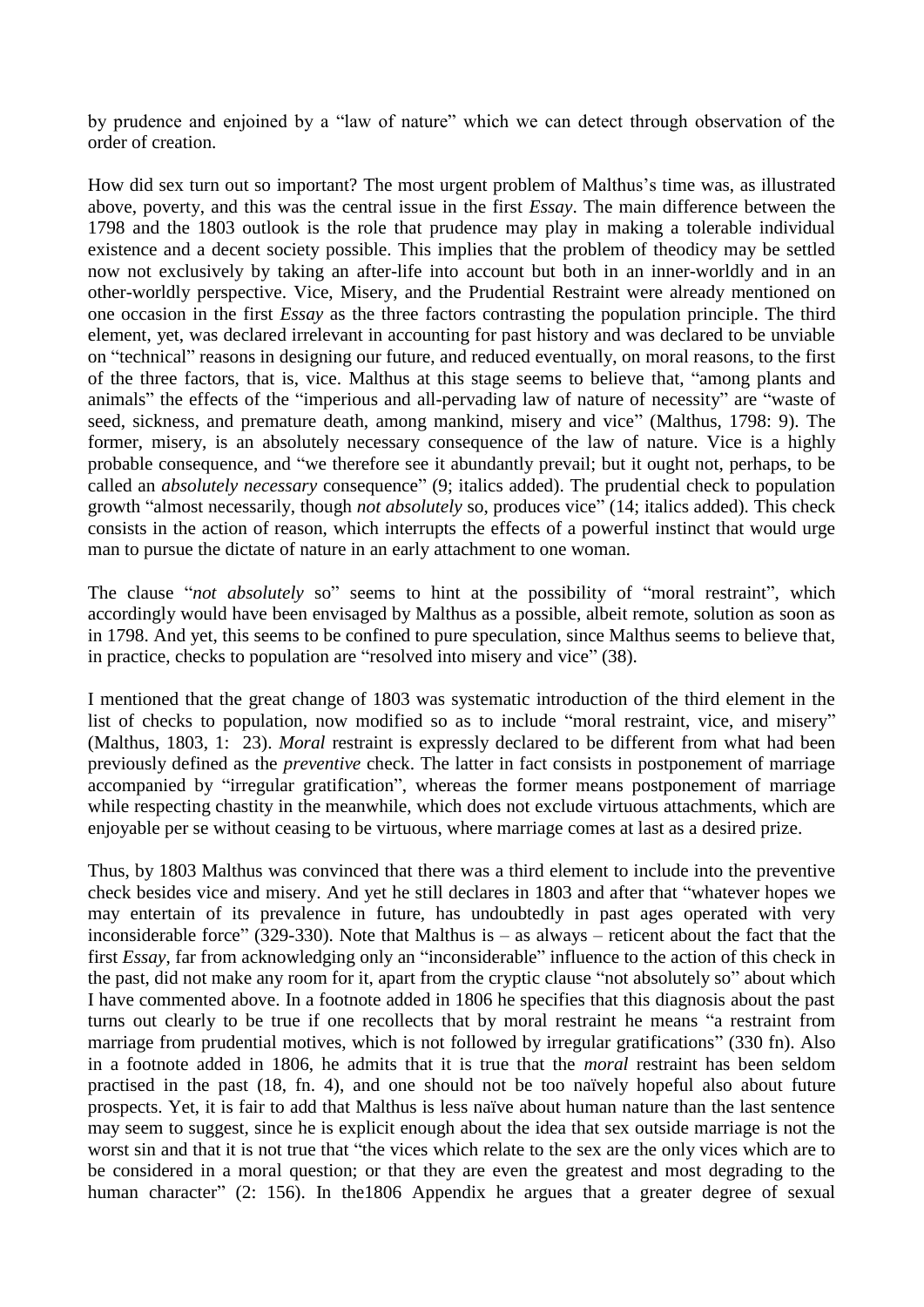promiscuity accompanied by the practice of contraception, an evil that may be carried as a sideeffect by widespread "prudential check to marriage", is still "better than premature mortality" (222). And thus, once we may prove that the world at large is not an evil place, at least on principle, since a decent society would be possible on the basis first of all of prudence and secondly of other virtues, and that a more humane world is a viable prospect, Malthus believes that we must dare to face also the unpalatable implication that we should point at the bigger evils first, that is, at misery and vice ensuing from an excessive birth-rate, and only after that at the lesser evil, that is, occasional sexual promiscuity.

Nonetheless, he has clear in mind that "if every man were to obey at all times the impulses of nature in the gratification of this passion, without regard to consequences, the principal part of these important objects [those fixed by nature as the ends promoted by sexual instinct] would not be attained, and even the continuation of the species might be defeated by a promiscuous intercourse" (156). As a consequence, he believes that sexual promiscuity "ought always strongly to be reprobated" since such sins "can rarely or never be committed without producing unhappiness somewhere or other" (1: 156), and have the effect "to weaken the best affections of the heart" (2: 97), as well as an obvious tendency "to degrade the female character" (1: 18) and to spread real distress and aggravated misery among "unfortunate females". The opposite virtue to irregular gratification of the passion which unites both sexes is chastity, and "virtuous love" is the alternative to irregular gratification of the passion. Thus there is a "law of chastity", which

cannot be violated without producing *evil*. The effect of anything like a promiscuous intercourse, which prevents the birth of children, is evidently *to weaken the best affections of the heart*, and in a very marked manner to degrade the female character. And any other intercourse would, without *improper arts*, bring as many children into the society as marriage, with a greater probability of their becoming a burden to it (97).

All this also implies, as a side-consequence, that contraception as such is vicious.

# APPLIED ETHICS: OUR DUTIES TO THE POOR

Malthus believed that the main issue for both a public and a private morality in modern times is poverty. Malthus found it necessary to insist in the 1817 Appendix that whether his work – be it read with alterations introduced in later editions or without those alterations – will appear to "every reader of candour" that "the practical design" in the mind of the writer is "to improve the condition and increase the happiness of the lower classes of society" (2: 251). Why a need to insist on the point was felt in 1817 is a part of the problem I want to settle, but it is worth recalling – in the face of a long tradition depicting Malthus as an ogre or a reactionary – that these are Malthus's own words, declaring that his main concern had always been waging war on poverty. It is as well to add that the same line of argument with regard to poverty is what lies behind even the most infelicitous statements in both *Essays*, included the one on the "mighty feast of Nature" where not everybody has been invited, which Malthus withdrew in following editions as being – even as intended primarily as a reduction ad absurdum of his opponents' claims – "not sufficiently indulgent to the weaknesses of human nature and the feelings of Christian charity" (250).

In the first *Essay* he writes that the inevitability of the existence of a class of landowners and one of labourers is proved, but also that we cannot by no means infer from such inevitability that

the present great inequality of property, is either necessary or useful to society. On the contrary, it must certainly be considered as an evil, ad every institution that promotes it, is essentially wrong and impolitic (Malthus 1798: 102 fn.),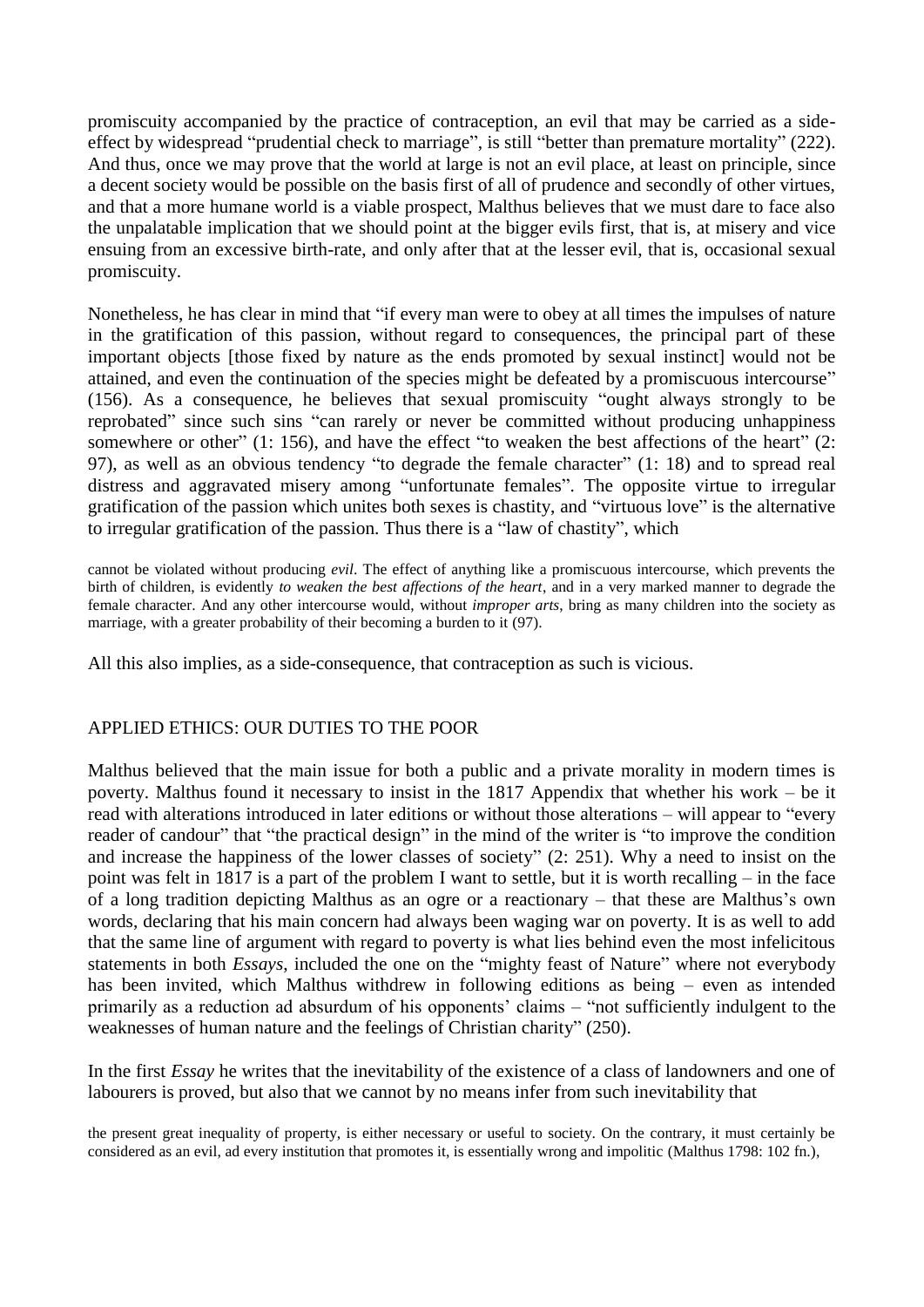and that a better lot for the working classes is a necessary wish for "every friend of humanity" (49). In 1826, when he was – as always, not too brilliantly – retreating under his critics" fire, he added:

If all could be completely relieved, and poverty banished from the country, even at the expense of three-fourths of the fortunes of the rich, I would be the last person to say a single syllable against relieving all, and making the degree of distress alone the measure of our bounty (Malthus, 1803, 2: 369).

That is, he is still insisting that the point he had been making through decades is not the legitimacy of property as contrasted with lack of legitimacy in the claims of the poor, but much less, namely the impossibility of totally eliminating poverty as such.

For Malthus there is one more reason why the condition of the poor should be the moral and political philosopher's main concern, namely that his subject of inquiry is not just *the wealth* of a nation, but *the mass of happiness* that is allotted to the members of this society, which is, "after all, the legitimate end even of its wealth, power, and population" (Malthus, 1798: 116). Since the working classes make for the bulk of society it is their condition that should be our main concern. Thus – he repeats 22 years later – "it is most desirable that the labouring classes should be well paid, for a much more import ant reason than any that can relate to wealth; namely the happiness of the great mass of society" (Malthus, 1820, 1: 472). In this spirit, he declares once more that every friend of humanity would find that to allow the greatest part of society to live a better life is a desirable object, while noting that "unfortunately the working classes, though they share in the general prosperity, do not share in it so largely as in the general adversity" (1: 522).

The point on which Malthus insists is that the desired goals cannot be reached neither by the traditional means prompted by Tory-humanitarians nor by those advocated by radicals of the William Godwin kind, that is, by indiscriminate private charity or, even worse, public assistance, and, worse of all, abolition of private property and family. The reason is that such measures yield or would yield results opposite to the intended ones, for any attempt to reverse the laws of nature implies "not only that they should fail in their object, but that the poor who were intended to be benefited, should suffer most cruelly from this inhuman deceit" (Malthus, 1798: 127; cf. 33 and 1803, 2: 192).

Malthus's moral is that, even if a society with *no inequality* is a visionary dream, yet a society with *less inequality* is a viable goal for sensible policies. In such a society the distance between the top and the bottom would be less and, besides, the positions at the bottom would be less crowded, while a greater number of individuals would be placed in middle positions. He adds:

The structure of society, in its great features, will probably remain unchanged. We have every reason to believe that it will always consist of a class of proprietors and a class of labourers; but the condition of each, and the proportion which they bear to each other, may be so altered as greatly to improve the harmony and beauty of the whole (203).

In other words, the "unhappy persons who in the great lottery of life have drawn a blank" (1: 325) will at least be fewer in number and "[1806: the lottery of] human society would appear to consist of fewer blanks and more prizes; and the sum of social happiness would be evidently augmented" (195), that is, the degree of inequality and the mass of unhappiness will thus be greatly reduced, even if some amount of both will remain unavoidable. The importance of this conclusion could hardly be overemphasised, since it contradicts the widespread idea of Malthus's *unqualified* pessimism, and more specifically Hollander's claim that moral restraint according to Malthus has not only plaid no relevant role in the past history of mankind (which is correct) but also will play no relevant role in the future (which is clearly mistaken since it contradicts Malthus's main line of argument as reconstructed above).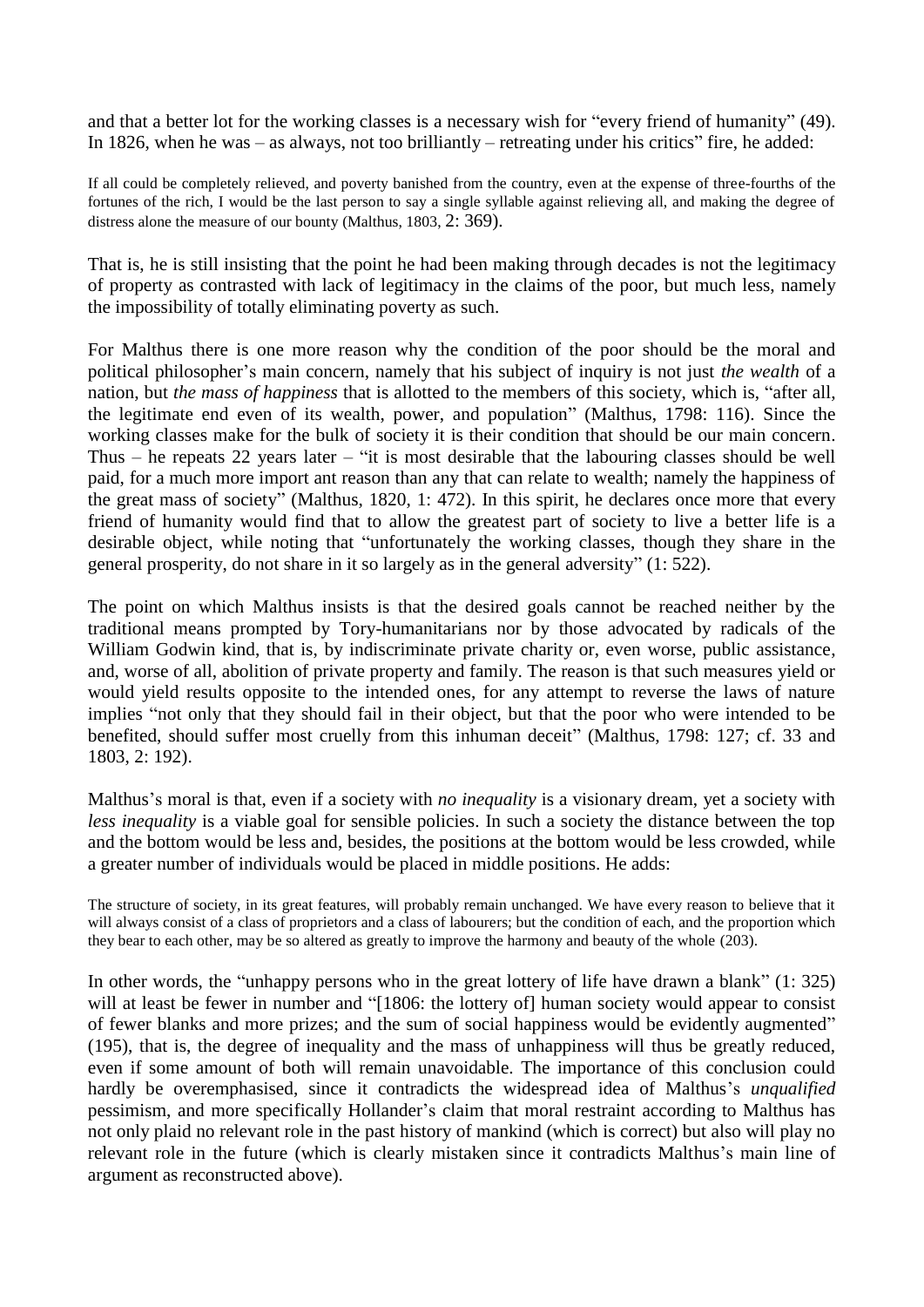Malthus's argument for gradual abolition of public relief is that a balance should be made between more dependence and relief on the one hand and more freedom and higher wages on the other. The magnitude to be measured for comparison seems to be provided by *comfort and happiness*. He writes:

if we weight on the one hand the great quantity of *subjection and dependence* which the poor laws create, together with the kind of *relief* which they afford, against the greater degree of *freedom* and the *higher wages* which would be necessary consequence of their abolition, it will be difficult to believe that the *mass of comfort and happiness* would not be greater on the latter supposition, although the few that were then in distress would have no their resource than voluntary charity (Malthus, 1807: 6-7; italics added).

Important features of Malthus's redefined agenda are that the Poor Laws should not only be abolished in a *gradual* manner, that some kind of support might be kept indefinitely for the disabled and victims of bad harvest, that education of the poor should be considered an important and, from a certain stage, even a preliminary task to carry out in order to make them able to rely on themselves. The example he has in mind is Scotland, and more in detail Chalmers's wide-scale experiments in enhancing the poor's capabilities and self-reliance. Besides, he may have discovered Adam Smith's argument on the role of education as investment in human capital. He writes that "the practical good effects of education have long been experienced in Scotland; and almost every person that has been placed in a situation to judge, has given his testimony that education appears to have a considerable effect in the prevention of crimes, and the promotion of industry, morality and regular conduct" (Malthus, 1803, 2: 200). He adds that the tool for making "the operation of the prudential check to marriage" effective among the poor as much as among the upper classes is a plan for general education similar to the one proposed by Adam Smith, consisting in

establishing in every parish or district a little school, where children may be taught for a reward so moderate, that even a common labourer may afford it; the master being partly, but not wholly paid by the publick [...] In Scotland the establishment of such parish schools has taught almost the whole common people to read, and a very great proportion of them to write and account. [...] If in these little schools the books, by which the children are taught to read, were a little more instructive than they commonly are, and if, instead of a little smattering of Latin [...] they were instructed in the elementary parts of geometry and mechanicks, the literary education of this rank of people would perhaps be as complete as it can be (Smith, 1776: 785).

General education would have a threefold effect: first, it would contribute in gentrifying the lower classes, by instilling not just habits of prudence and industry but also new tastes, for example for tea and sugar, that would raise the customary standard of living; secondly, it would contribute  $-$  he writes in  $1803 -$  in "correcting the prevailing opinions respecting marriage, and explaining the real situation of the lower classes of society"(Malthus, 1803, 2: 154), or – as he more prudently writes in 1806 – in "explaining the real situation of the lower classes of society" (155, fn. 16) as depending "almost entirely" or "principally" upon themselves "for their happiness or misery" (155); thirdly, it would bring about an investment in human capital along the lines described by Adam Smith, understood as "a capital fixed and realized, as it were, in his person" (Smith, 1776: 282).

Education has accordingly a strategic role in Malthus's final version of his plan for a war on poverty. His final comment to his revised plan is the following:

though I think that the difficulties attending this state of things would be more than compensated by its advantages […] till the poor themselves could *be made to understand* that they had purchased their right to a provision by law, by too great and extensive a sacrifice of their *liberty and happiness* (Malthus, 1807: 6-7; italics added).

Thus, Malthus has various reasons now to expect not only a growth in the mass of human happiness through reduction of the relative number of the poor, but also a growing chance for each poor of raising beyond the threshold of poverty. He suggests that we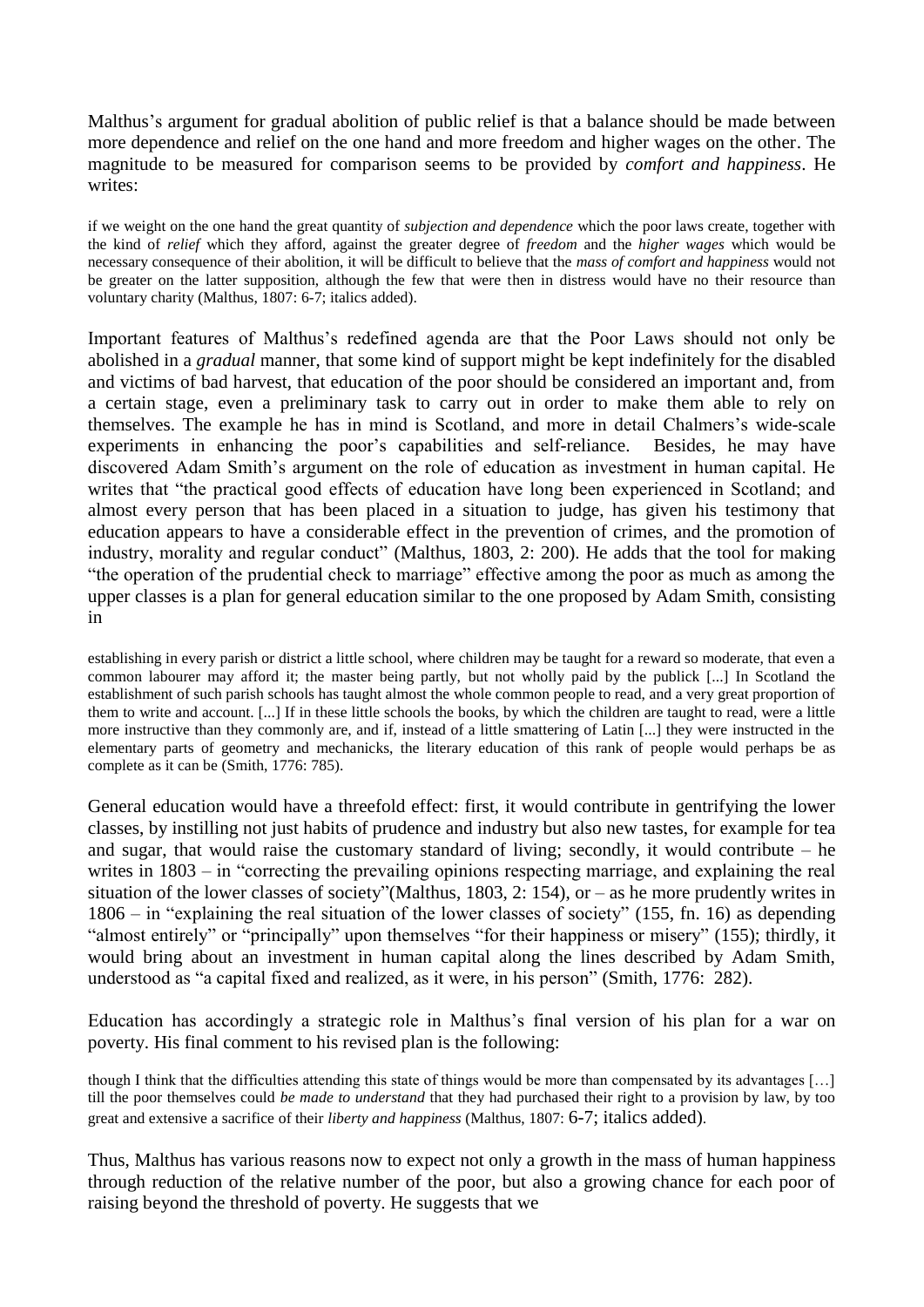might even venture to indulge a hope that at some future period the processes for abridging human labour, the progress if which has of late years been so rapid, might ultimately supply all wants of the most wealthy society with less personal labour than at present; and if they did not diminish the severity of individual exertion, might, at least, diminish the number of those employed in severe toil. If the lowest classes of society were thus diminished, and the middle classes increases, each labourer might indulge a more rational hope of rising by diligence and exertion into a better station; the rewards of industry and virtue would be increased in number (Malthus, 1803, 2: 194-195).

A policy which would foster independence, dignity, and responsibility would now include not just *gradual* abolition of public assistance granted under the Poor Laws, but also the establishment of a system of liberties and rights and generalized primary education, besides a number of lesser innovations such as saving banks, all of which would contribute in raising a sense of foresight and responsibility among the people. As Jensen aptly summarizes,

Malthus was now of the opinion that the gradual abolition of the poor laws was an ideal policy of the future which should not be implemented until education had implanted moral restraint so firmly in the personalities of the poor that the parish laws had become functionless and obsolete and, therefore, institutionally ripe for relegation to the dustbin of history. In other words, investment in human capital was Malthus's final solution of the population problem (Jensen, 1999: 463).

Most of all, it will be only under "the prevalence of habits of prudence" that "the whole of this vast mass might be nearly as happy as the individuals of the other two classes" (Malthus, 1820, 1: 423), and thus the key to the whole issue of poverty lies in promoting circumstances that would tend to elevate the character of the lower classes of society, that would make them approach the nearest to beings who "look before and after" and who consequently cannot acquiesce patiently in the thought of depriving themselves and their children of the means of being *respectable, virtuous and happy*" (251; italics added).

# **CONCLUSIONS**

My conclusions may be summarized as follows:

*1.* Malthus understood his own work in demography and economic theory as belonging to the wider field of moral and political philosophy. He had inherited the commonplace eighteenth-century view that human knowledge is divided into two fields, *natural* philosophy and *moral* philosophy. He believed, like almost everybody else at his time, that the former had recently made extraordinary advances, while the latter was just trying to keep pace. He believed also that this goal was highly desirable, since so much, in terms of human happiness, depended on progress in the moral and political science.

*2*. Malthus's moral philosophy was not utilitarianism, not even utilitarianism in disguise. Utilitarianism as such was Bentham's invention, and Malthus was never familiar with Bentham's ethical theory, which became popular, in fact, only after Malthus's death.

*3*. Malthus adhered to a different ethical theory, quite far from Bentham's philosophy. It was basically the theory worked out by Cumberland, Gay, and Paley. This theory strictly depended on a natural theology combining voluntarism with non-arbitrariness of the moral law.

*4*. Malthus's criteria for policy appraisal were, obviously enough, also non-utilitarian. The room made for *laws of nature* and innate *rights* make so that, not just the theoretical basis is different from Bentham's, but also the kind of policies supported diverge to a remarkable extent.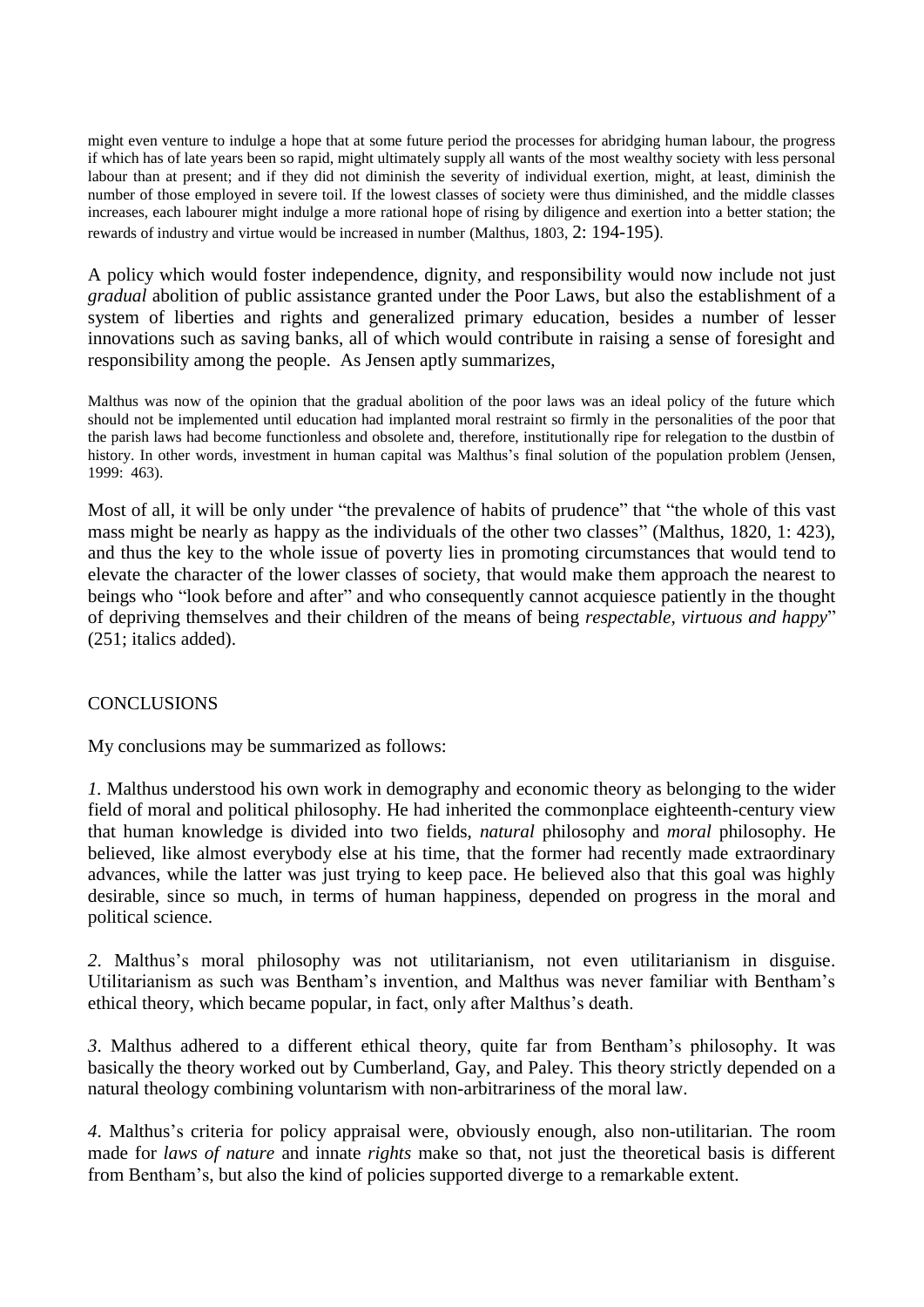*5*. Hollander is right when he contends that there was indeed an evolution in Malthus's ideas, but he is wrong when he contends that change goes from Dogma to Utility. It was indeed a deep change in his social diagnosis, but one based as much on empirical discoveries as on a modified theological view, more precisely on a new theodicy making more room for morality as a road to comparative happiness in this world.

*6*. The strategic theoretical element making such changes possible is the claim introduced after 1798 that "moral restraint" is a *real* possibility for the future and vice and misery cease being *absolutely* necessary.

*7*. The decisive new element in Malthus's final version of his 'total' population theory and in his policy advice is that, even if an equalitarian society is a visionary dream, yet a society with less inequality is a viable goal; that is, even though society will always be composed of two classes, their respective conditions may be so altered as greatly to improve the "harmony and beauty" of society as a whole.

Bonar, J.(1885 [1996] *Malthus and his Work*. London: Cass.

Chalmers, Th. (1821-1826) *The Christian and Civic Economy of Large Towns*, Glasgow: Chalmers and Collins.

Chalmers, Th. (1833 [2009]) *On the Power, Wisdom and Goodness of God, as Manifested in the Adaptation of External Nature to the Moral and Intellectual Constitution of Man*, Cambridge: Cambridge University Press.

Cremaschi, S. (2006) "Malthus, l'utilitarismo teologico e il baule", *Storia del Pensiero Economico*,  $3 \setminus 2$ , pp. 213- 219.

Cremaschi, S. (2007) *L'etica moderna. Dalla Riforma a Nietzsche.* Rome: Carocci.

Cremaschi, S. (2008) "Utilitarianism and its British nineteenth-century critics", *Notizie di Politeia*,  $24 \mid 90$ , pp. 31-49.

Cremaschi, S., and Dascal, M. (1998a) *Persuasion and Argument in the Malthus-Ricardo Correspondence.* In: *Research in the History of Economic Thought and Methodology*. Volume 16. Ed. by Samuels, W.J. and Biddle, J.E. Stamford, CO: JAI Press.

Dascal, M. (1998) "The study of controversies and the theory and history of science", *Science in Context* 11 \ 2, pp. 147-154.

Hollander, S. (1989) Malthus and Utilitarianism with special reference to the *Essay on Population*", *Utilitas*, 1 \ 2, pp. 170-210.

Jensen, H.E. (1999) The development of T.R. Malthus's institutionalist approach to the cure of poverty: from punishment of the poor to investment in their human capital. *Review of Social Economy*. 57 (4) p. 450-465.

Malthus, Th. R. (1997-2004) *The Unpublished Papers in the Collection of Kanto Gakuen University*, ed. by J. Pullen, Cambridge: Cambridge University Press.

Malthus, Th. R. (1798 [1986]) *An Essay on the Principle of Population*. In: *The Works of Thomas Robert Malthus*. Volume 1. Ed. by Wrigley, E. A. and Souden, D. London: Pickering.

Malthus, Th. R. (1803 [1989]) *An Essay on the Principle of Population. The Version Published in 1803, with the Variora of 1806, 1807, 1817 and 1826*. Ed. by James, P. Cambridge: Cambridge University Press.

Malthus, Th. R. (1807 [1986]) Letter to Samuel Whitbread Esq. M.P. on his proposed bill for the amendment of the poor laws. In: *The Works of Thomas Robert Malthus*. Volume 4. Ed. by E.A. Wrigley & D. Souden. London: Pickering.

Malthus, Th. R. (1820 [1989]) *Principles of Political Economy.* Ed. by Pullen, J. Cambridge: Cambridge University Press.